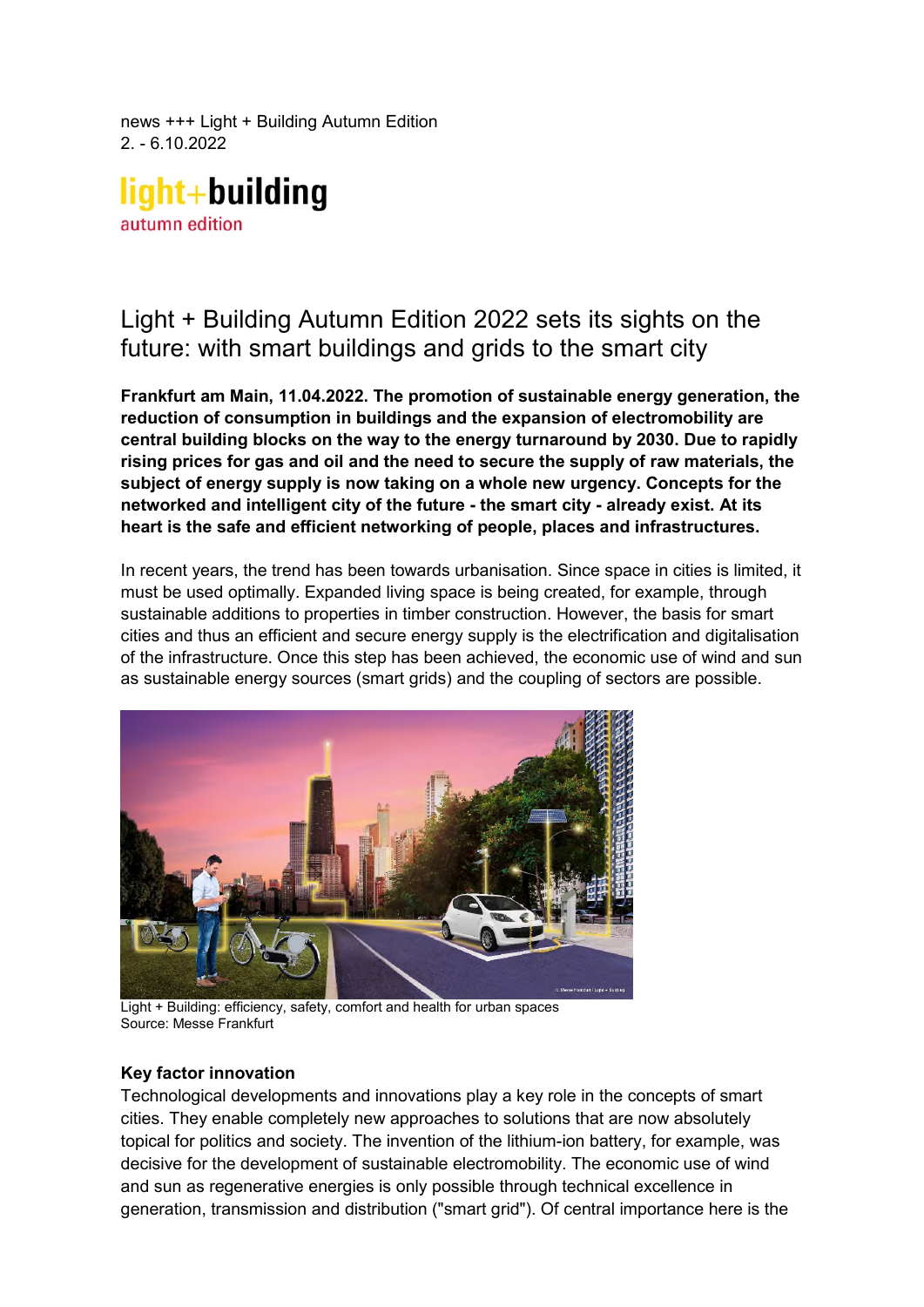further development of information and communication technology to ensure secure and efficient networking. In the "final development" of a smart city, people, places and infrastructures will be networked with each other. Already a reality today: the generally stronger networking and data collection of technical trades within buildings.

### **Smart Buildings - the Basis of the Smart City**

Smart buildings are the basis of a smart city. This is where residents spend a large part of their time, whether living ("smart home") or working in functional buildings ("smart building"). Through comprehensive networking, the data from the numerous sensors are available to all trades and thus ensure, among other things, lower energy consumption. According to the German Electrical and Electronic Manufacturers' Association (ZVEI), intelligent building automation can reduce energy consumption and CO2 emissions by 30 to 40 percent. Self-learning systems enable the intensive involvement of building users, for example by controlling lighting, air conditioning and heating according to demand or by displaying individual escape routes on mobile devices. In addition, security systems can be implemented, for example, that not only detect dangers such as fire or burglary, but can also predict them.

# **Smart Lighting - a building block for energy saving**

Another important part of the energy-saving potential is lighting. According to the Arbeitsgemeinschaft Energiebilanzen (Working Group on Energy Balances), lighting accounts for about 13 percent of German electricity consumption. The introduction of LED luminaires meant a giant leap forward for lighting technology. They save up to 80 percent of energy compared to conventional luminaires. Smart light also has a strong influence on people's well-being and sense of security. By adjusting the light temperature and light colour of LED luminaires, individual scenarios can be realised that increase well-being and productivity ("Human Centric Lighting"). On a larger scale, LED street luminaires can form the backbone of a smart city. Equipped with WLAN, charging function for e-cars, emergency call button or sensors for traffic and weather measurement, they are an important component of the networked IoT. Pilot projects have already been installed in Berlin-Adlershof and in Santander, Spain.

# **Smart Mobility only with e-charging infrastructure**

Many cities have long suffered from gridlock and high pollution levels. New mobility concepts are therefore the basis of future smart cities. In addition to intelligent traffic management and networking of transport modes, the intensive expansion of electric mobility is the key to this. While the signs are pointing to growth in the registration of electric vehicles, there is still a need to catch up in the expansion of the necessary charging infrastructure. In the smart city, sufficient charging points must be available that are coupled with intelligent charging management. Ideally, the latter is integrated into an intelligent power grid ("smart grid") that provides regenerative energy independently of time and economically. Then the overloading of the infrastructure can be avoided.

### **Conclusion and outlook**

The challenges of the future, such as urbanisation and climate change, can only be solved with forward-looking concepts and innovative ideas. Smart cities are no longer a vision, but are already being implemented. As early as 2014, the EU named 240 European cities that are pursuing more or less advanced smart city concepts.